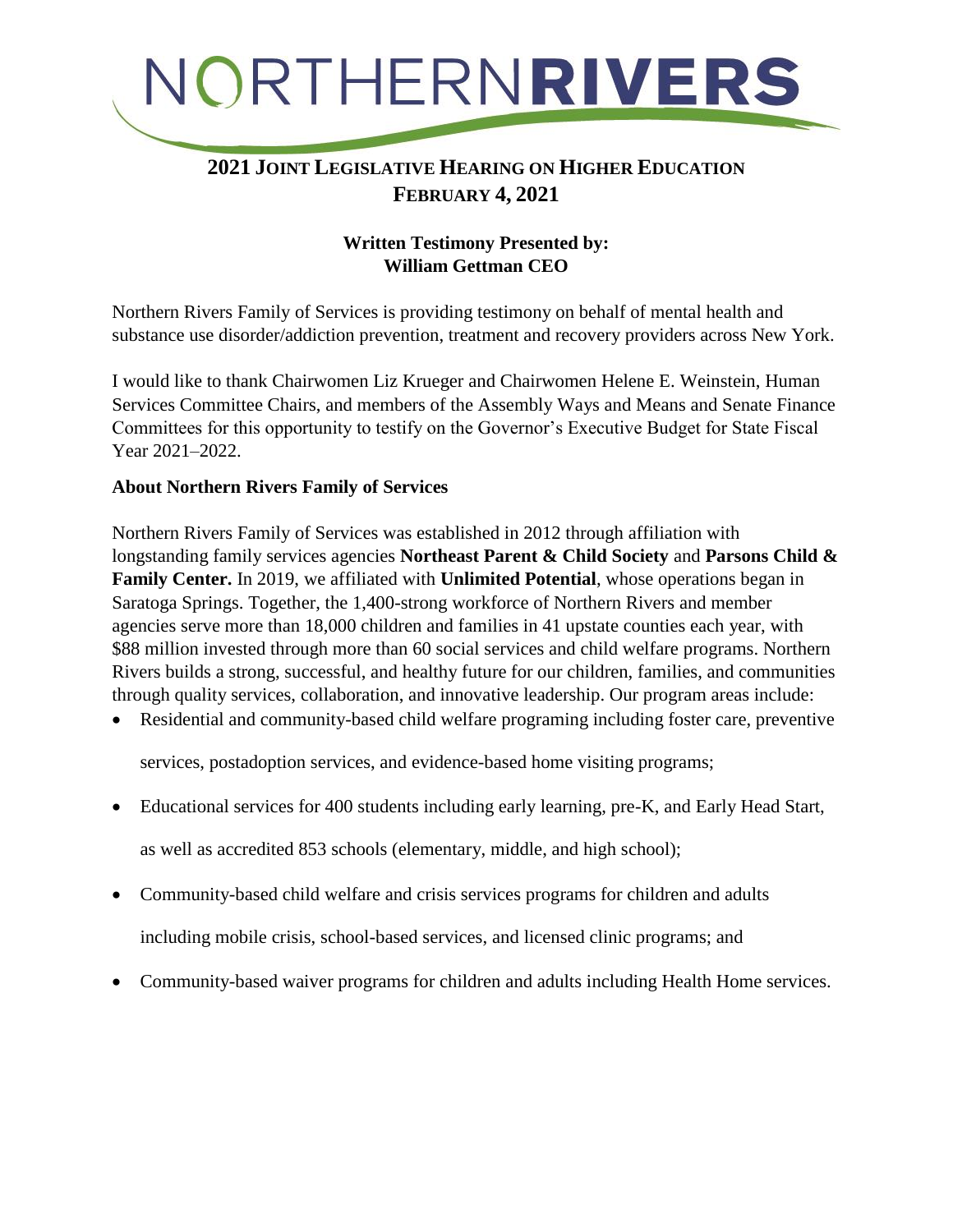# NORTHERNRIVERS

#### *Issue:*

We are submitting testimony today because there is a critical shortage of mental health professionals across New York State and these shortages are impacting access to care and contributing to higher costs for voluntary nonprofit agencies. In June 2021, NYS Licensed Mental Health Counselors (LMHCs), Licensed Marriage and Family Therapists (LMFTs), and Psychoanalysts will no longer be permitted to diagnose patients. These essential practitioners have fully served care recipients in New York for decades but because of a sunset to a current exemption this will end.

For decades, the dramatic shortage of licensed mental health practitioners has been "masked" by an exemption to the scope of practice for certain practitioners licensed under Art 163 of the Education Law. That exemption was addressed in Part Y of Chapter 57 of the Laws of 2018 and is due to sunset permanently in June 2021.

#### *Solution:*

The solution is a modernization to the scope of practice and standardization of the Master level educational, clinical training, and licensing standards for LMHCs, LMFTs, and Psychoanalysts. According to the NYS Education Department, there are currently over 10,600 of these capable, trained and licensed practitioners working up to their full scope of training in New York State.

Mental health provider associations, providers, and clinical practice associations have drafted a legislative solution that does not include another exemption extension, but instead addresses the discrepancy in the scope of practice descriptions in law. The legislative solution will:

- 1. amend education law, in relation to requirements for licensure of certain mental health practitioners, and,
- 2. permit those licensed mental health practitioners to render a diagnosis.

The bill will set forth standards of educational coursework, supervised clinical training, and licensure examinations that are equal to those included in the licensed clinical social work law. There will be no discrepancy in the preparation of the various licensed practitioners.

The modernization of the scope of practice, removal of outdated statutory references, and authorization of a standard set of preparatory activities for licensed practitioners will alleviate workforce challenges at voluntary nonprofit agencies and ease access to care barriers. This is of particular importance given the ever-rising demand for these services that is, in part, due to the COVID pandemic.